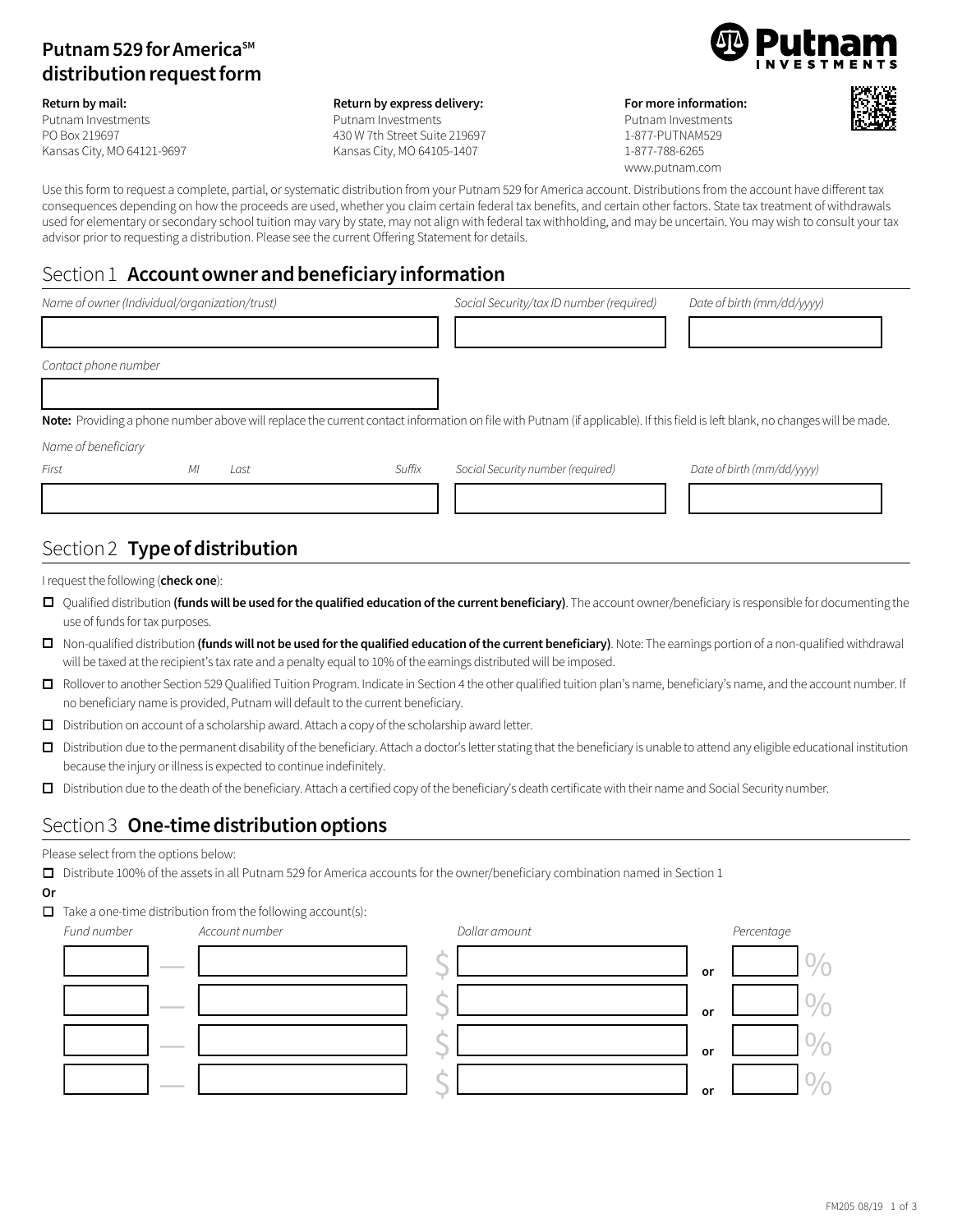# Section 4 **Distribution payment instructions**

Select your payment instructions below; if no selection/instructions are provided, payment will be made to the account owner as registered to the address of record. **See Section 6 for signature guarantee/medallion guarantee stamp requirements.**

- IRS form 1099-Q will be sent to the beneficiary for distribution proceeds payable to (1) the beneficiary or (2) an eligible educational institution.
- IRS form 1099-Q will be sent to the account owner for distribution proceeds payable to (1) the account owner, (2) a new Section 529 Qualified Tuition Program, or (3) an alternate payee.

**Electronically deposit** (a signature guarantee/medallion guarantee and one of the applicable bank documents are required)

 $\Box$  Into the bank account indicated on the attached document. A preprinted or web-generated voided check/deposit slip or a signed letter from the bank on bank letterhead must be attached. Each of these documents must include: bank name, name(s) as registered on the bank account, routing number and account number. Brokerage checks and investment company checks cannot be used for bank instructions as these checks do not contain the correct wiring information. Contact your investment company to obtain proper wire instructions on signed letterhead. Starter checks will not be accepted. **Please do not staple.**

For electronic deposits to an educational institution, attach a document on the institution's letterhead. The document must include: name of the educational institution, routing number, account number, student name and student ID.

**Check the bank account you would like to use:**  $\Box$  Checking account  $\Box$  Savings account

**Ser** 

**Note:** One-time distributions will be sent via Federal bank wire; systematic distributions will be sent via Automated Clearing House (ACH). Putnam does not assess a fee for electronic transactions: however some financial institutions may assess a fee upon receipt. Please check with your financial institution for information regarding eligibility, fees, and applicable routing number(s) for Federal bank wire and/or ACH transactions

| Φ<br>٠.<br>$\pmb{\omega}$<br>ᇰ<br>$\frac{1}{2}$                   | Name<br><b>Address</b><br>City, State, ZIP                                                                                                                                                                             | <b>DATE</b>                                 |                                           |
|-------------------------------------------------------------------|------------------------------------------------------------------------------------------------------------------------------------------------------------------------------------------------------------------------|---------------------------------------------|-------------------------------------------|
| Φ<br>ε<br>$\overline{\phantom{a}}$<br>U<br>$\circ$<br>ਹ           | PAY TO THE<br>ORDER OF                                                                                                                                                                                                 | \$<br><b>DOLLARS</b>                        |                                           |
| $\blacksquare$<br>$\Rightarrow$<br>$\circ$<br>⋋<br>$\pmb{\omega}$ | memo:                                                                                                                                                                                                                  |                                             |                                           |
| Ω<br><b>L</b>                                                     | 000123456789<br> : 101<br>$\parallel$ : 123456789                                                                                                                                                                      |                                             |                                           |
|                                                                   | ABA routing number of financial institution                                                                                                                                                                            | Bank account number                         |                                           |
|                                                                   |                                                                                                                                                                                                                        |                                             |                                           |
|                                                                   | Name(s) of all bank account owner(s)/name of educational institution                                                                                                                                                   | For further credit (if applicable)          |                                           |
| Send check                                                        |                                                                                                                                                                                                                        |                                             |                                           |
|                                                                   | Step 1: Select a delivery method                                                                                                                                                                                       |                                             |                                           |
|                                                                   | Mail check(s) via U.S. Postal Service (standard delivery)<br>Mail check(s) via overnight/express delivery (not available for systematic redemptions)                                                                   |                                             |                                           |
|                                                                   | Indicate the \$20 overnight/express fee source, otherwise Putnam will default<br>to taking the fee from the lowest fund-account involved in the transaction.<br>The fee will be taken from the balance of the account. | <b>Fund number</b><br><b>Account number</b> |                                           |
|                                                                   | Step 2: Provide payee/address instructions                                                                                                                                                                             |                                             |                                           |
|                                                                   | To the account owner as registered to the address of record.                                                                                                                                                           |                                             |                                           |
|                                                                   | To the alternate payee/alternate address listed below:                                                                                                                                                                 |                                             |                                           |
|                                                                   | Name of institution/529 qualified tuition program/alternate payee                                                                                                                                                      |                                             | Student ID/account number (if applicable) |
|                                                                   |                                                                                                                                                                                                                        |                                             |                                           |
|                                                                   | Name of beneficiary (if applicable)                                                                                                                                                                                    |                                             |                                           |
|                                                                   |                                                                                                                                                                                                                        |                                             |                                           |
|                                                                   | Alternate mailing address (street, city, state, ZIP code)                                                                                                                                                              |                                             |                                           |
|                                                                   |                                                                                                                                                                                                                        |                                             |                                           |